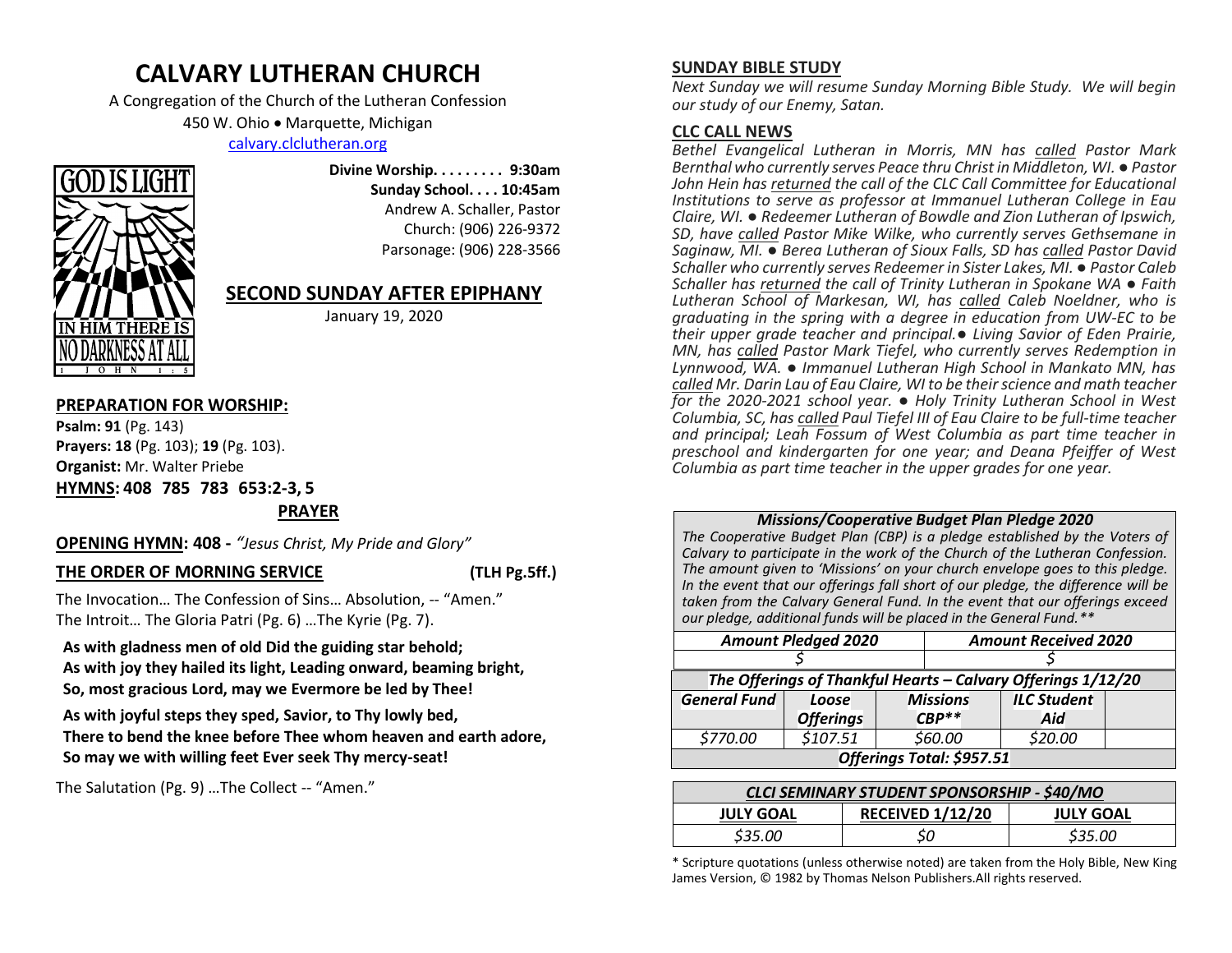# **READINGS FOR HOME DEVOTIONS JANUARY 20-25, 2020**

**Monday - Isaiah 49:1-6** Before the Son of God was born in Bethlehem, He and the Father discussed His assignment and decided that the target of His efforts included Gentiles (1-2)—and though His lack of success with Jews would be discouraging (4), true *Israelites* would be gathered to Him (5). Thank God for the *tribes of Jacob*, first-fruits of Gentile conversions across the globe (6).

**Tuesday - John 1:29-41** In Earth-time and space, God's Son became human and grew into manhood. John helped by announcing: *"Look, here's the Lamb of God, designated and committed to take away the world's sin."* The Holy Spirit got two men interested; a few hours later they got convinced, and Andrew reached out to his brother to share his discovery. Meeting Jesus face-to-face was convincing; may God grant this epiphany to more souls!

**Wednesday - 1 Corinthians 1:1-9** The word of the Lord grew, spread, and prospered in metro Corinth, for Trinity God wanted to save Greeks, too. With His drawing power, God introduced university grads to a new enlightenment (1-6) that superseded all others and would carry them through to the end (7-9). Who says so? Faithful God says so. Amen!

**Thursday - Psalm 89:19-32** David was a prefigure of Jesus—as King of Israel, the Lord's Anointed, the Covenant carrier—and Jesus went along with "Son of David" (Matt. 21:16). So, *My servant David* can mean Jesus, whose seed shall *endure forever* and whose *throne shall be established forever*. We expect that the Holy Spirit brought many of our ancient forefathers to understand that David was a preview version of Christ Jesus, our/their Lord and Savior.

**Friday - Mark 12:35-37** It's a good question, one that Old Testament Bible readers may have puzzled over now and then. Question: Since Christ is the *Son of David*, and since David calls Him *Lord*, how can it be that David's Lord and Master is also David's descendant? Since the Holy Spirit has given us the key to unlock the puzzle, we know the answer to Jesus' riddle—that David's descendant must be God incarnate. Simple. Unique. Divine.

**Saturday - Acts 7:9-17** Stephen was less interested in exonerating himself, and more interested in glorifying God—which is the heart of true piety. Sad to say, this attitude was missing from the members of his jury. Here Stephen reminded them that God had proved Himself (over-andover) by manipulating Mediterranean climatology and by maneuvering the Empire of Egypt so that *our fathers* were preserved to carry God's covenant promise another step forward in His great enterprise: to save humanity from a fate justly deserved. Would they become enlightened and honor Jesus? Stay tuned.

# It is written,

"One does not live by bread alone, but by every word that comes from the mouth of God."



**CALVARY LUTHERAN CHURCH** Epiphany Two……………………Sunday January 19, 2020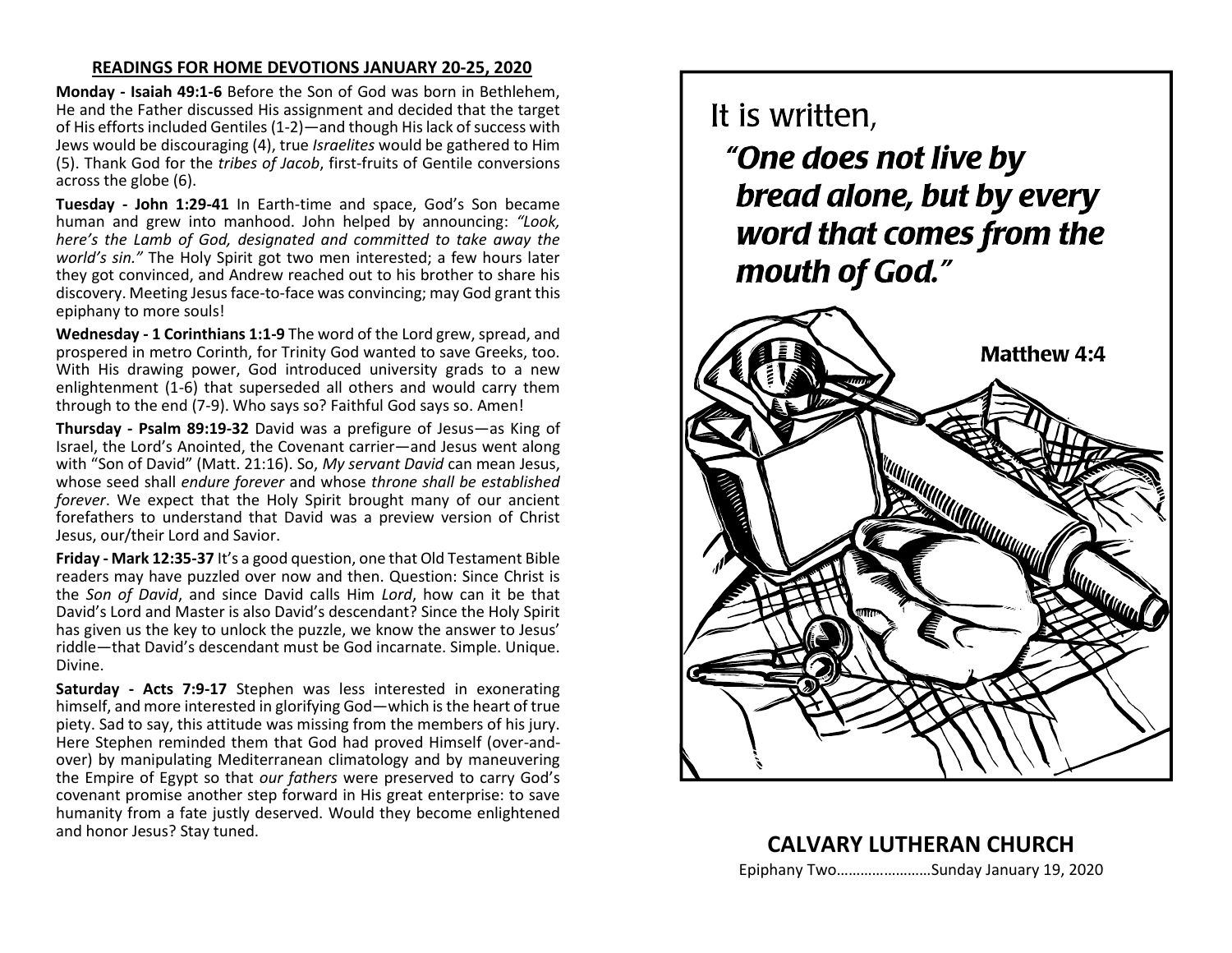# **LET THE GAME (SNACK) DAYS CONTINUE!**

*Last Sunday was our first Game Day of the New Year. Our next Game/Snack Day is scheduled for the second Sunday in February, Sunday February 9th at 3pm (In case you are wondering, the Superbowl is scheduled for Sunday February 2, 2020). Please bring a snack and a game and join us.*

# **CHURCH CHOIR PRACTICE**

*The Church Choir resume on Wednesday February 5th at 6pm.*

# **LADIES OF CALVARY**

*The Ladies of Calvary next meet on Thursday February 13th at 7pm in the Pastor's office. During that meeting they will nominate and elect ladies by ballot to serve in 2020.*

# **CALVARY INCLEMENT WEATHER POLICY**

*"In the event of a snowstorm of a serious nature, the Pastor in conjunction with the President and Vice President will determine whether or not to hold services. This will be done based on conditions and the official statements and recommendations of local authorities. This will be done recognizing that the government authorities have been established by God, (cf. Romans 13:1ff) and ought to be obeyed unless their commands conflict with God's Word."* 

# *"In the event that services are cancelled, a call tree shall be established whereby the membership will be notified promptly."*

While the 'call tree' has not yet been established, please note that in the event of a cancellation the Radio Results Network family of Radio Stations (100.3 The Point; The Maverick 96.7; The Bay 94.9, GLQ 97.1, Kool 105.5) and WLUC TV6 are notified and will relay our cancellation and a post will be made on our Facebook Page. If you are unsure, you may also call the Pastor.

# **WEDNESDAY BIBLE STUDY**

*Our Wednesday evening Bible Study continues this week with our ongoing study of the Psalms. We will have Wednesday Bible Study for the next five weeks, leading up to the season of Lent.* 

# **MIDWEEK LENTEN WORSHIP**

*The Penitential Season of Lent begins with Ash Wednesday, February 26th . We will have our annual soup/sandwich supper on February 26th with our Communion Service to follow. We will have a pulpit exchange with St. Peter's of Stambaugh and Messiah of Eau Claire, WI. Midweek Lenten services run from February 26th to April 1st at 7pm. Our Maundy Thursday Communion Service will be held on Thursday April 9th and our Good Friday Worship on Friday April 10th. Easter Sunday falls on Sunday April 12th in 2020.* 

# **OLD TESTAMENT LESSON: DEUTERONOMY 18:15-18**

<sup>15</sup> "The LORD your God will raise up for you a Prophet like me from your midst, from your brethren. Him you shall hear, <sup>16</sup> according to all you desired of the LORD your God in Horeb in the day of the assembly, saying, 'Let me not hear again the voice of the LORD my God, nor let me see this great fire anymore, lest I die.'

<sup>17</sup> "And the LORD said to me: 'What they have spoken is good.  $18$  I will raise up for them a Prophet like you from among their brethren, and will put My words in His mouth, and He shall speak to them all that I command Him. \*

# **EPISTLE LESSON: EPHESIANS 5:22-33**

 $22$  Wives, submit to your own husbands, as to the Lord.  $23$  For the husband is head of the wife, as also Christ is head of the church; and He is the Savior of the body. <sup>24</sup> Therefore, just as the church is subject to Christ, so *let* the wives *be* to their own husbands in everything.

 $25$  Husbands, love your wives, just as Christ also loved the church and gave Himself for her, <sup>26</sup> that He might sanctify and cleanse her with the washing of water by the word,  $^{27}$  that He might present her to Himself a glorious church, not having spot or wrinkle or any such thing, but that she should be holy and without blemish.  $^{28}$  So husbands ought to love their own wives as their own bodies; he who loves his wife loves himself.<sup>29</sup> For no one ever hated his own flesh, but nourishes and cherishes it, just as the Lord *does* the church. <sup>30</sup> For we are members of His body, of His flesh and of His bones. <sup>31</sup> "*For this reason a man shall leave his father and mother and be joined to his wife, and the* two shall become one flesh." <sup>32</sup> This is a great mystery, but I speak concerning Christ and the church.

<sup>33</sup> Nevertheless let each one of you in particular so love his own wife as himself, and let the wife *see* that she respects *her* husband. \*

# **THE GRADUAL --** (A Prayer for the Sunday read responsively)

**Pastor**: The LORD sent His Word and healed them:

# **Congregation: He delivered them from destruction.**

Pastor: Oh, that humankind would praise the LORD for His goodness: **Congregation: For his mercy and love. Hallelujah! Hallelujah! Pastor**: Praise Him, all you His angels:

**Congregation: Praise Him, all His Host. Hallelujah!** 

**(Sung) Hallelujah! Hallelujah! Hallelujah!**